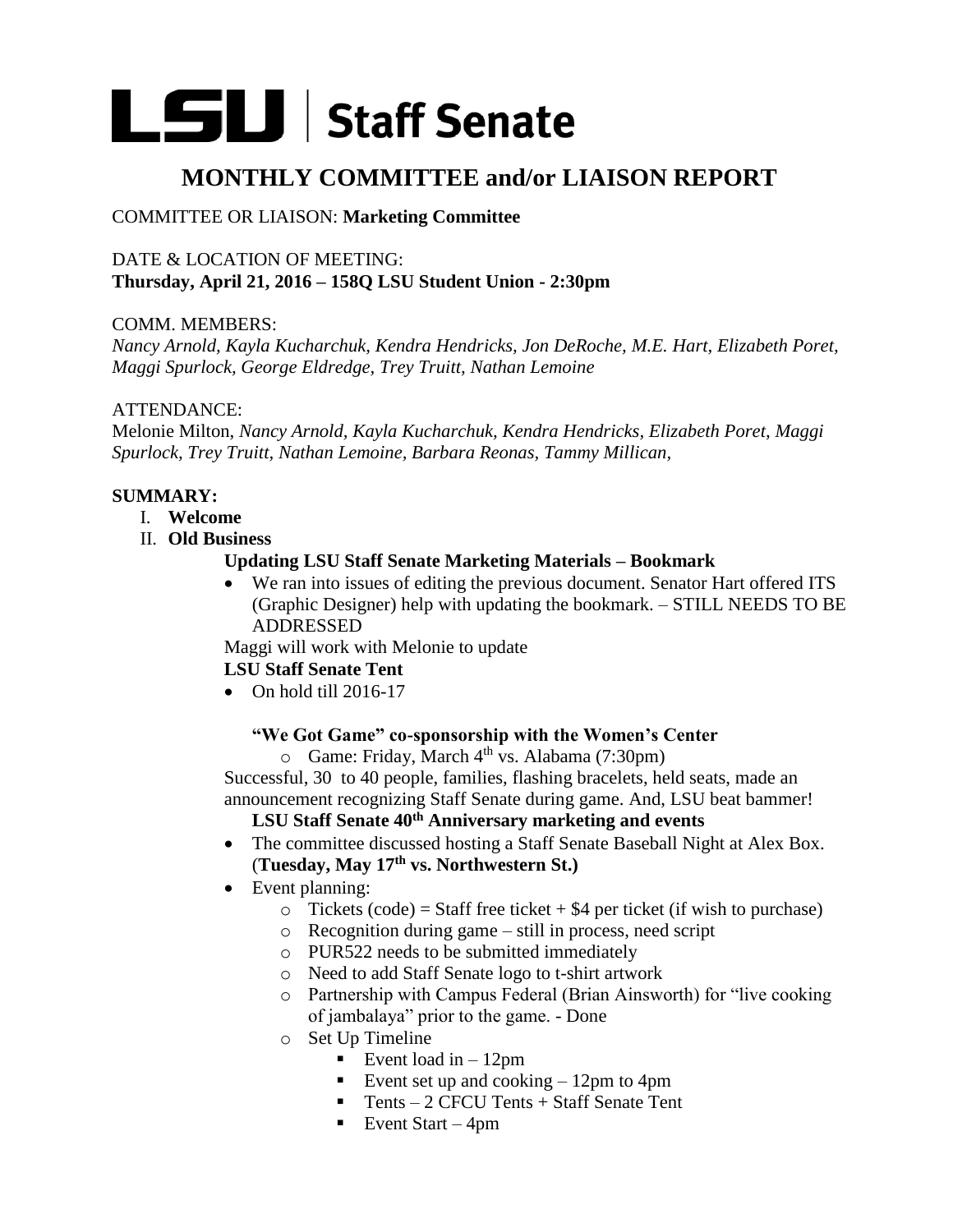- Event End 6pm
- Game  $-6:30$ pm
- 8 tables, 3 to 5 trash cans, 20-25 chairs Tammy/Melonie
- Table cloths See if LSU OCC will donate plastic
- $40<sup>th</sup>$  Anniversary cake (2 cakes) Sam's (Melonie and Tammy)
- Drinks Staff Senate (Kendra reaching out to CocaCola, requet for cans), Melonie request drink bins from Mark F (LSU Student Union)
- Food CFCU cooking and providing jambalaya in bowls, and bread
- Signage request from sign from Coke (free)
- Purchase napkins, bowls, utensils for cake (Melonie)
- Parking Need 5 spots for CFCU tailgate and cars, post event need spots. Communicate to staff where public parking is located, and how to get to tailgate
- $\blacksquare$  Map of Event location NEED to create and add to advertisement
- Ice Senator Adedeji get ice, and ice chests (Mark Forestall)
- $\blacksquare$  Breakdown Need volunteers
	- $\bullet$  Kendra, Nancy,....
- Communication Construct broadcast email to go out to staff, link to tickets, map, get tickets in advance, event brand – need to determine comm timeline
	- Kendra's idea of having a Purple and Gold day, encourage staff members to wear P&G and post pics on social media, thank you video from Pres. Alexander, promote it through social media and creating a #hashtag (#LSUWorks, #lplg #LSUStaffSen40)
	- Trivia question first shirt delivered
	- Barbara Kenneth Miles getting coaches to wear tshirts
	- Get Coach Paul Maneiri to wear one of the shirts and get him to record a short video blurb wearing it or with a picture him wearing it.
	- $\bullet$
- o T-shirt distribution (pre-game) Maggi and Trey will coordinate
- o Tailgate location Still need to confirm
- o Staff Senator t-shirts (Melonie) [Need a size chart]
- o Campus Federal t-shirt sizes needed and amount
- o **Communication and promotion of event** via social media, emails, ad in *The Daily Reveille*, and or hard copy post cards to LSU staff.
- o Possible Staff Senators being recognized on the field prior to the game, in-game announcement and recognition of LSU staff members in attendance

#### III. **New Business 40th Anniversary Marketing**